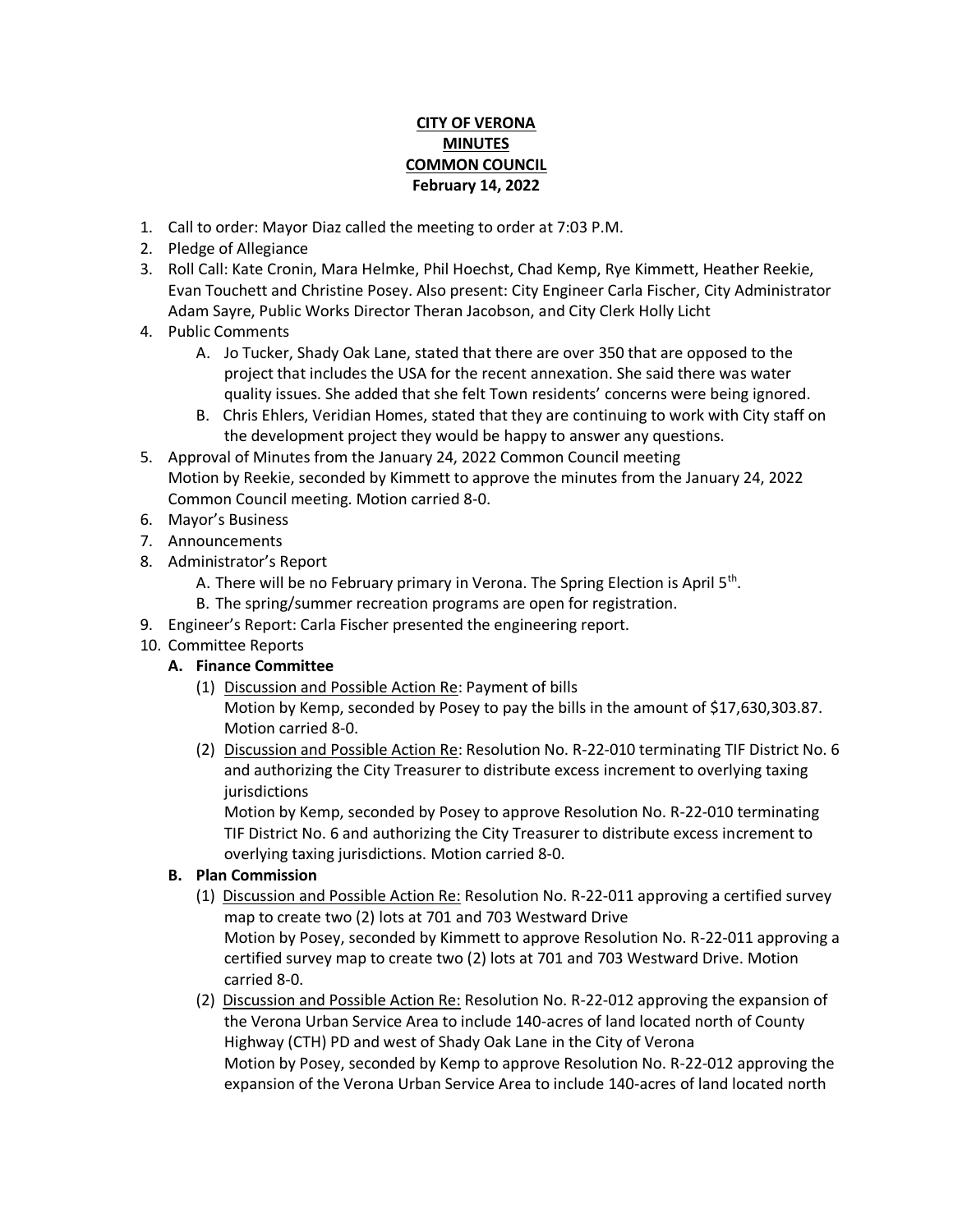of County Highway (CTH) PD and west of Shady Oak Lane in the City of Verona. Motion carried 7-1 with Cronin voting "no".

- (3) Discussion and Possible Action Re: Resolution No. R-22-013 approve the expansion of the Verona Urban Service Area to include 9.8-acres of land east of County Highway (CTH) M and south of CTH PD in the Town of Verona Motion by Posey, seconded by Kimmett to approve Resolution No. R-22-013 approve the expansion of the Verona Urban Service Area to include 9.8-acres of land east of County Highway (CTH) M and south of CTH PD in the Town of Verona. Motion carried 8- 0.
- (4) Discussion and Possible Action Re: Resolution No. R-22-014 modifying the conditions of approval for the Verona Urban Service Area for Kettle Creek North Motion by Posey, seconded by Kimmett to approve Resolution No. R-22-014 modifying the conditions of approval for the Verona Urban Service Area for Kettle Creek North. Motion carried 8-0.

## **C. Public Works/ Sewer & Water Committee**

(1) Discussion and Possible Action Re: Agreement with Municipal Well & Pump for Well 6 study

Motion by Touchett, seconded by Helmke to approve an agreement with Municipal Well & Pump for Well 6 study for an amount not to exceed \$179,620.00. Motion carried 8-0.

- (2) Discussion and Possible Action Re: Project closeout and change order no. 1 for Project 2021-103, Verona Street Concrete Rehabilitation Project Motion by Touchett, seconded by Kemp to approve Project closeout and change order no. 1 for Project 2021-103, Verona Street Concrete Rehabilitation Project with a deduct amount of \$15,836.65. Motion carried 8-0.
- (3) Discussion and Possible Action Re: Awarding contract for Project 2020-116, CTH M/ CTH PB Intersection Expansion Project Motion by Touchett, seconded by Helmke to award contract for Project 2020-116, CTH M/CTH PB Intersection Expansion Project. Motion carried 8-0.
- (4) Discussion and Possible Action Re: Professional services agreement with JT Engineering for construction engineering services at the former Sugar Creek Elementary Motion by Touchett, seconded by Cronin to approve a professional services agreement not to exceed \$59,962.50 with JT Engineering for construction engineering services at the former Sugar Creek Elementary. Motion carried 8-0.
- (5) Discussion and Possible Action Re: Agreement with Wisconsin Department of Transportation for design and construction of Project 1204-08-72, USH 18/151 Auxiliary Lane

Motion by Touchett, seconded by Helmke to approve an agreement with Wisconsin Department of Transportation for design and construction of Project 1204-08-72, USH 18/151 Auxiliary Lane. Motion carried 8-0.

- (6) Discussion and Possible Action Re: Professional services agreement with KL Engineering for construction engineering services for Project 1204-08-72, USH 18/151 Auxiliary Lane Motion by Touchett, seconded by Helmke to approve a professional services agreement not to exceed \$410,665.20 with KL Engineering for construction engineering services for Project 1204-08-72, USH 18/151 Auxiliary Lane. Motion carried 8-0.
- 11. Adjournment: Motion by Touchett, seconded by Kemp to adjourn at 7:40 p.m. Motion carried 8-0.